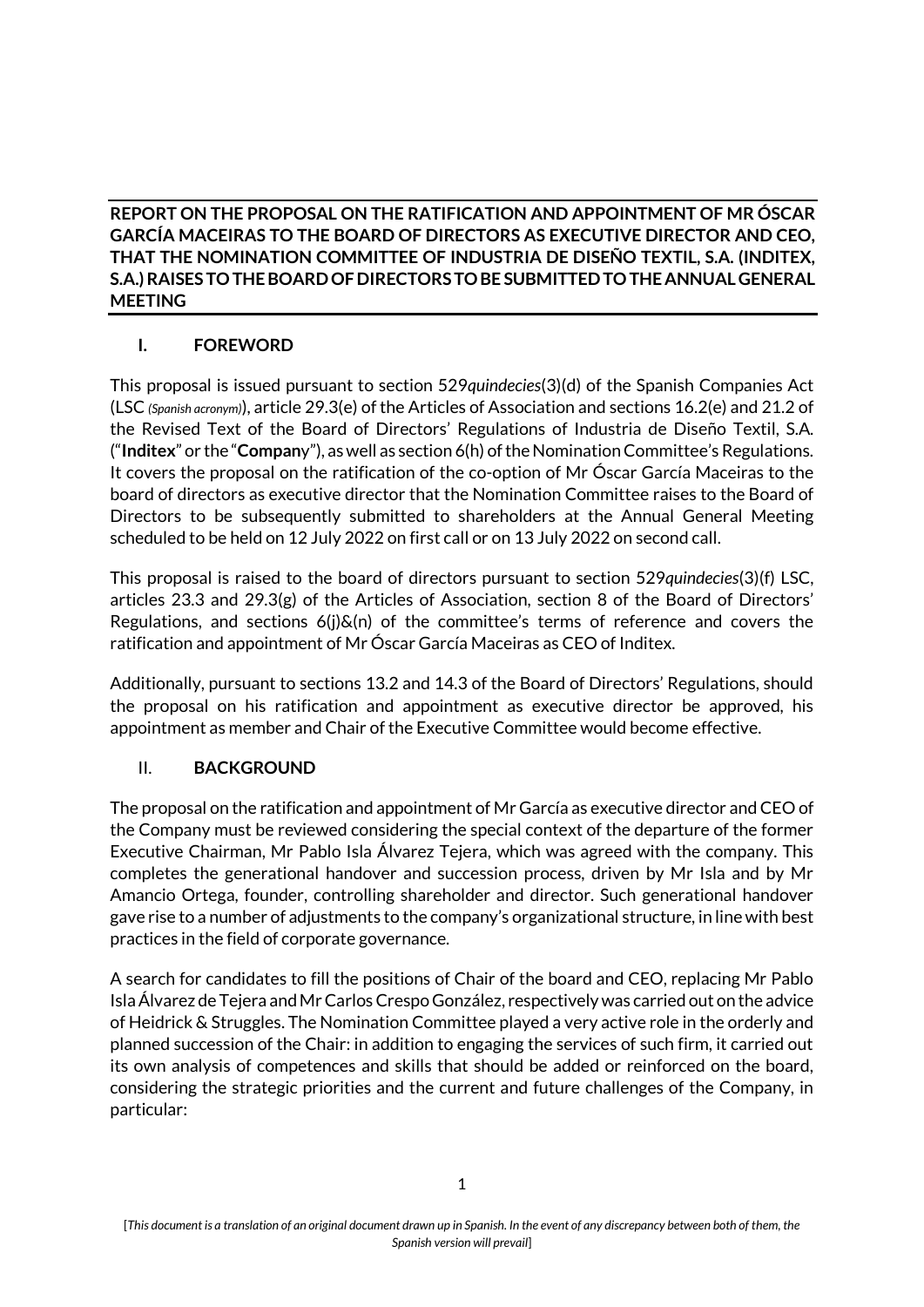- (i) considering the knowledge, experience and competences required to understand the business and its main risks and ensure its smooth operation; and
- (ii) The addition of women that fit the profile sought, to favour gender diversity on the board.

The findings of such analysis, which included the finding of the evaluation of performance and of the suitability review carried out by the external advisor, were written up in an explanatory report issued on 29 November 2021.

Further to the search and analysis of candidates and the selection of a new chair of the board of directors and a new CEO, the board of directors approved in the meeting held on 29 November 2021, on the proposal of the Nomination Committee, the co-option of Mr García to the board as executive director, to fill the vacancy resulting from Mr Crespo's resignation tendered at such board meeting from his position as director and CEO.

On 12 May 2022, the board of directors appointed Mr García as member and Chair of the Executive Committee, following a favourable report of the Nomination Committee. Such appointment would become effective following the ratification at the Annual General Meeting of his appointment as executive director.

Following his appointment as executive director and CEO, Mr García has assumed the duties of chief executive within the current structure, directly reporting to the Board of Directors. Should his appointment be ratified at the Annual General Meeting, Mr García will be the only executive director of the company.

## **III. PURPOSE**

Upon preparing this report covering the proposal on the ratification of Mr García's co-option to the board, the Nomination Committee has taken into account the needs of the Board of Directors for the purposes of re-election or appointment of directors, written up in the relevant explanatory report today approved by the Nomination Committee, which in turn is based on the board skills matrix approved by the board of directors in the meeting held on 12 May 2022.

In particular, the Nomination Committee has found that in order to duly perform its duties, the Board of Directors as a whole shall have accredited abilities, skills, experience and merits: (i) in the Company itself, the Group and the retail sector; (ii) in economy, finances, accounting, audit and risk management matters; (iii) in regulatory compliance and in corporate governance; (iv) in the digital and new technologies sector, aimed at the achievement one of the strategic goals marked as a priority, i.e., the Company's digitalization;  $(v)$  in different geographic markets; and (vi) in management, leadership, business strategy, and the required availability for the necessary dedication to the position.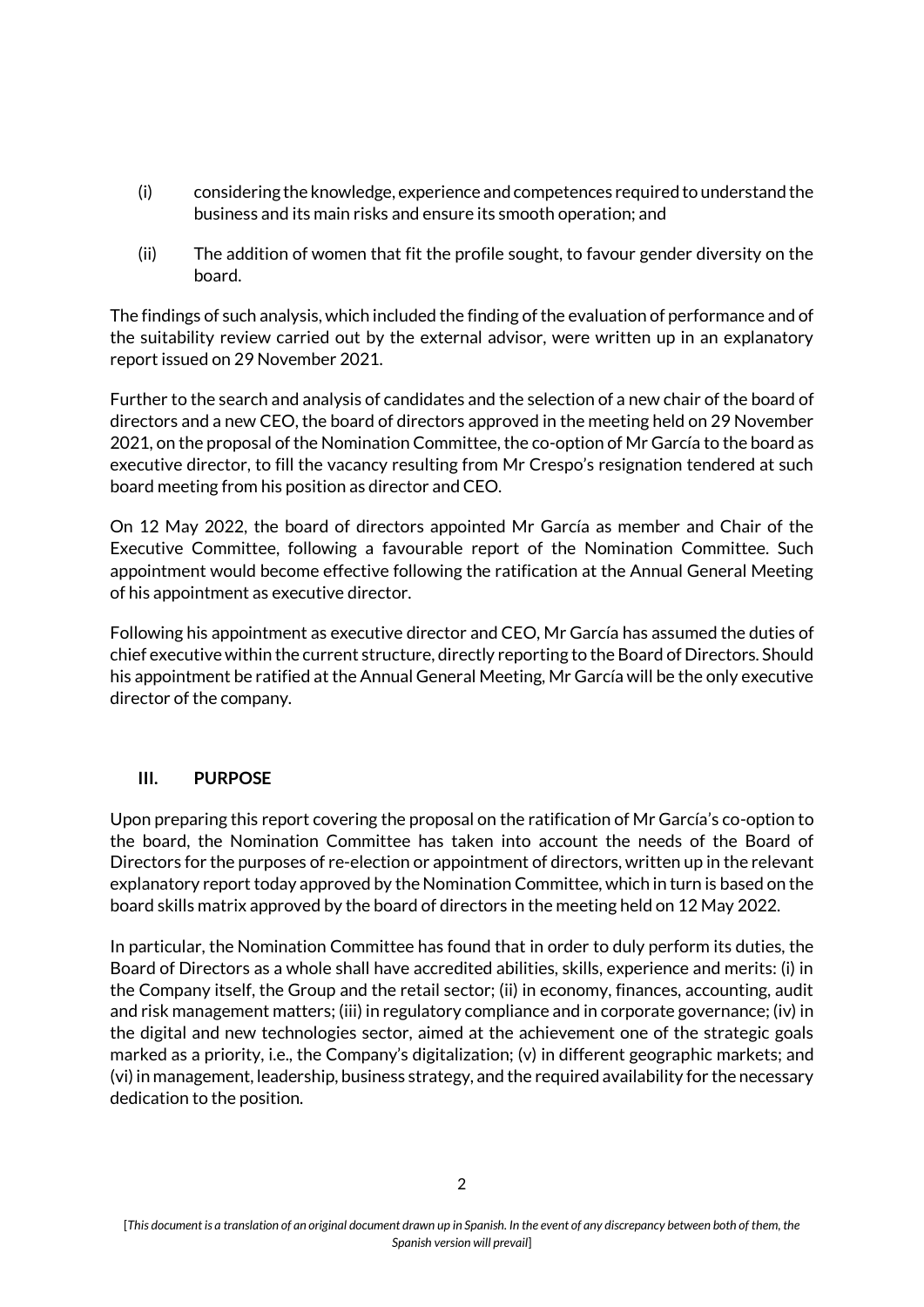Additionally, the Committee has deemed it expedient at this particular time that the proposals on the re-election and appointment of directors should seek to keep or reinforce within the supreme governing body of the company: (i) the different profiles and experiences aligned with the Company's strategic focal points; (ii) high diversity in terms of, without limitation, professional experience, competences, personal skills, sector-specific knowledge, gender and age; (iii) a balance of directorship types on the board, ensuring a majority of non-executive directors, most of them independent, and an appropriate representation of proprietary directors; and (iv) a progressive board refreshment, together with the necessary presence on the board of members with a wide experience and knowledge about the Company, the Group, its business, and the retail sector in general.

Consequently, pursuant to the above referred regulations, the report and the proposal address the skills, experience and merits of the candidate proposed to be appointed as executive director and CEO.

# **IV. PROFESSIONAL PROFILE AND SKILLS**

Mr Óscar García Maceiras is a law graduate from Universidade de A Coruña, which awarded him the *Extraordinary Prize* (Premio Extraordinario) and *Special-Graduation* (Premio Fin de Carrera) awards. He is a State Attorney (Abogado del Estado), and has completed postgraduate studies at IESE Business School, The Valley Digital Business School and Singular University.

During his 20 years of professional career he has held various positions, both in the public sector, in which he began his career as a Spanish State Attorney, and the private sector, in which he held the positions of General Secretary of Banco Pastor, General Vice-Secretary Counsel of Banco Popular, Corporate Development General Director and General Secretary and of the Board of SAREB, as well as Chief Legal Officer and Vice-Secretary of the Board of Directors of Banco Santander.

Mr Garcia joined the Group in 2021 as General Counsel and Secretary of the Board of Directors and all board committees.

# **V. INELIGIBILITY**

The Committee has established that none of the causes of ineligibility to be a company director provided in section 213 LSC and in section 22 of the Board of Directors' Regulations, apply to Mr Óscar García Maceiras

The Committee has further established that Mr García has no other professional occupation that might hinder his appropriate and effective dedication as director and Chair of the Board of Directors.

Consequently, the Committee considers that Mr García meets the requirements of ability, compatibility and availability necessary to serve as a director and as CEO of the company.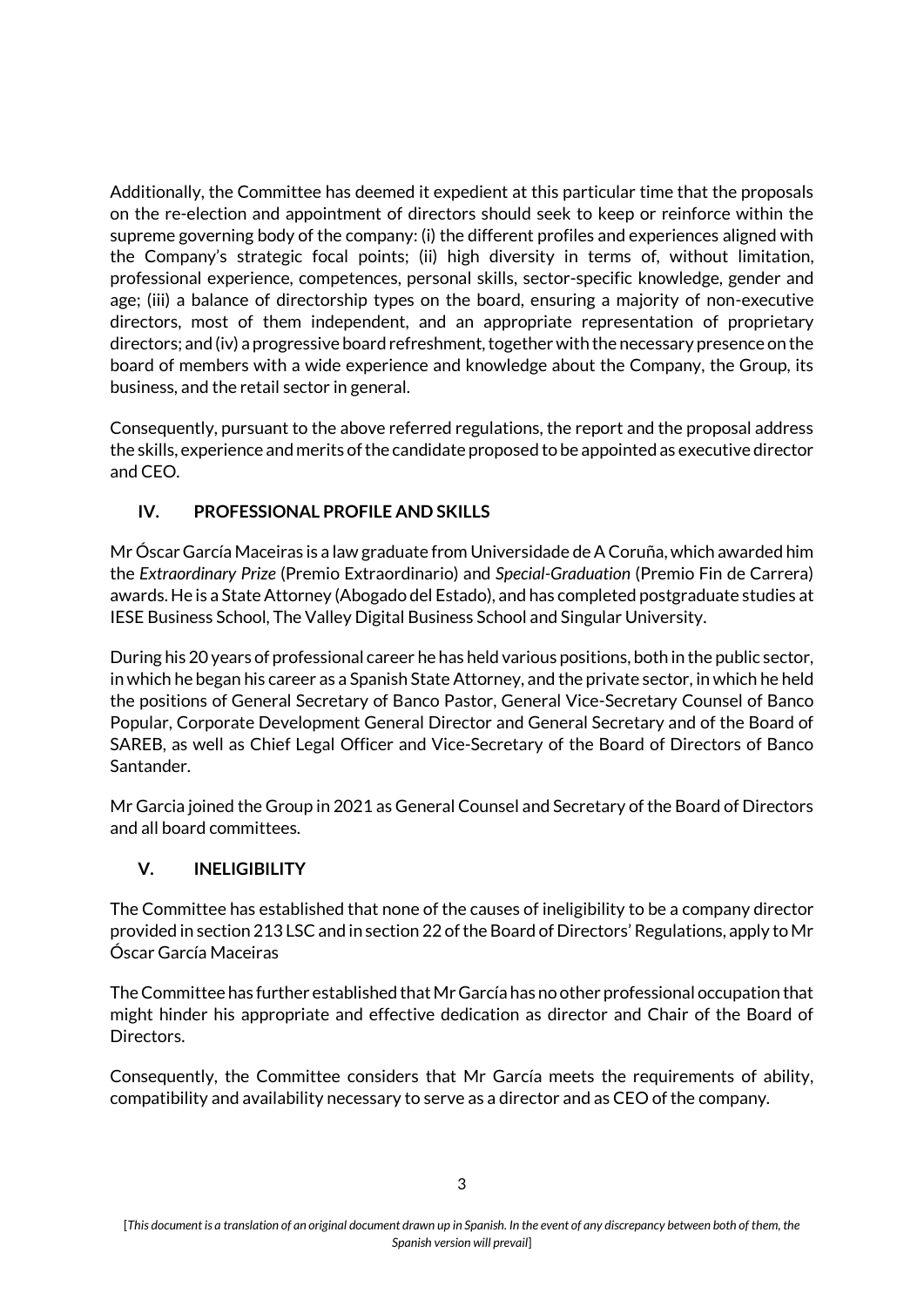### **VI. CLASSIFICATION AS EXECUTIVE DIRECTOR**

The Nomination Committee has established that the proposed candidate meets the requirements to be considered an executive director, pursuant to section 529*duodecies* LSC, and that none of the scenarios whereby directors must offer their resignation to the board of directors, pursuant to section 25.2 of the Board of Directors' Regulations apply to him.

### **VII.CONTRIBUTION TO THE BOARD OF THE APPOINTMENT OF THE NEW EXECUTIVE DIRECTOR AND CEO**

With regard to Mr García's competence, skills and merits, the Nomination Committee highly values his successful career and professional reputation.

The candidate's long professional career, both in the public sector, as State Lawyer and in private companies, where he has held senior positions in major financial institutions, allows to consider Mr García as a suitable candidate for the proposed position, able to satisfactorily perform the duties inherent in the same, as his experience has given him significant background in the financial, accounting, audit and risk management areas. In particular, his wide experience in the public sector, and his relations with regulators are deemed to be an invaluable asset for his role as institutional representative of the company and in a changing regulatory environment these past years, with an impact on the Group's business activities.

Special mention should be made of Mr García's involvement in large projects, such as the direct management within public administrations with regard to the Prestige oil tanker disaster, one of the most complex environmental cases occurred in Spain. This experience is key to him continuing driving the sustainability road map, one of the key strategic lines of the Group. Also noteworthy is his involvement as founder of Sociedad de Gestión de Activos procedentes de la Reestructuración Bancaria [*Company for the Management of Assets resulting from the Restructuring of the Banking system*](SAREB), one of the most prominent recovery projects in Spain following one of the highest real estate crisis in the country, or his experience in M&A. Considering this, Mr García is deemed to have the necessary skills to navigate complex environments, as well as organizational and managerial skills to lead the Group and to successfully undertake strategic transformation projects.

Moreover, the following is highly valued (i) the knowledge gained on the Group, its business, its corporate ethics culture and its governance regulations, as well as, in this regard, (ii) his efforts, commitment and dedication in the performance of his duties, in particular, as General Counsel and Secretary of the board and its committees, having duly supported the board of directors, its chair and its committees.

Mr García has the full trust of the founder and controlling shareholder, Mr Ortega, and the respect of all directors, having shown high professional competence during his tenure as General Counsel and Secretary of the Boards. In the annual evaluation of his performance, board members rated his performance as outstanding, pointing out how easily he had embraced the company's culture and philosophy, the fact that he is a very relatable person, an active listener, his permanent availability, his analytical capability, professionalism, being results-oriented. In